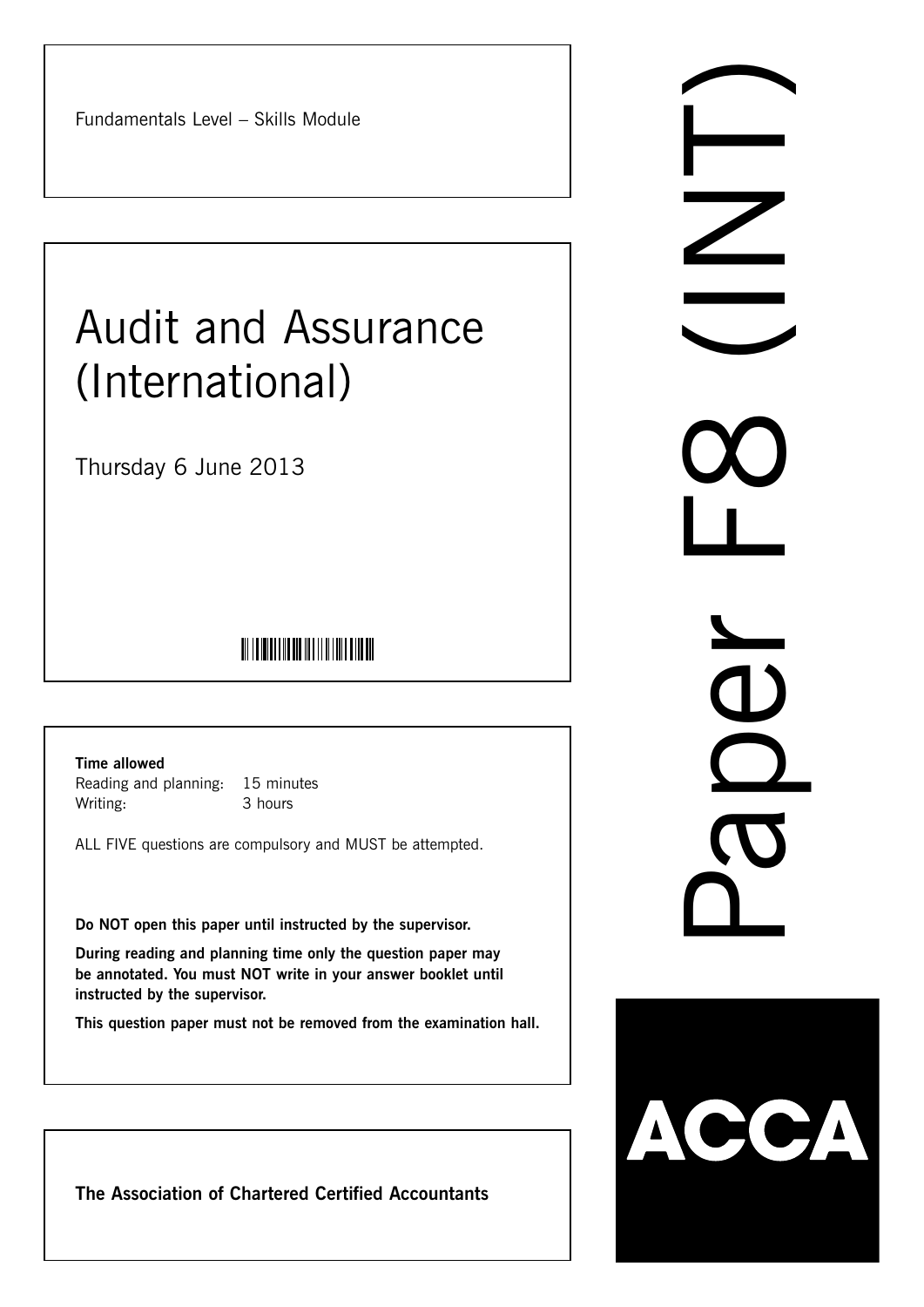# **ALL FIVE questions are compulsory and MUST be attempted**

**1 (a)** ISA 260 *Communication with Those Charged with Governance* provides guidance to auditors in relation to communicating with those charged with governance on matters arising from the audit of an entity's financial statements.

#### **Required:**

- **(i) Explain why it is important that auditors communicate throughout the audit with those charged with governance; and** (2 marks)
- **(ii) Describe THREE examples of matters that the auditors may communicate to those charged with governance.** (3 marks)

#### **Introduction**

Fox Industries Co (Fox) manufactures engineering parts. It has one operating site and a customer base spread across Europe. The company's year end was 30 April 2013. Below is a description of the purchasing and payments system.

#### Purchasing system

Whenever production materials are required, the relevant department sends a requisition form to the ordering department. An order clerk raises a purchase order and contacts a number of suppliers to see which can despatch the goods first. This supplier is then chosen. The order clerk sends out the purchase order. This is not sequentially numbered and only orders above \$5,000 require authorisation.

Purchase invoices are input daily by the purchase ledger clerk, who has been in the role for many years and, as an experienced team member, he does not apply any application controls over the input process. Every week the purchase day book automatically updates the purchase ledger, the purchase ledger is then posted manually to the general ledger by the purchase ledger clerk.

#### Payments system

Fox maintains a current account and a number of saving (deposit) accounts. The current account is reconciled weekly but the saving (deposit) accounts are only reconciled every two months.

In order to maximise their cash and bank balance, Fox has a policy of delaying payments to all suppliers for as long as possible. Suppliers are paid by a bank transfer. The finance director is given the total amount of the payments list, which he authorises and then processes the bank payments.

# **Required:**

- **(b) As the external auditors of Fox Industries Co, write a report to management in respect of the purchasing and payments system described above which:**
	- **(i) Identifies and explains FOUR deficiencies in the system; and**
	- **(ii) Explains the possible implication of each deficiency; and**
	- **(iii) Provides a recommendation to address each deficiency.**

#### **A covering letter IS required.**

Note: Up to two marks will be awarded within this requirement for presentation and the remaining marks will be split equally between each part.  $(14 \text{ marks})$ 

- **(c) Identify and explain FOUR application controls that should be adopted by Fox Industries Co to ensure the completeness and accuracy of the input of purchase invoices. Completeness and accuracy of the input of purchase invoices. Completeness and accuracy of the input of purchase invoices.**
- **(d) Describe substantive procedures the auditor should perform to confirm the bank and cash balance of Fox Industries Co at the year end.** (7 marks)

**(30 marks)**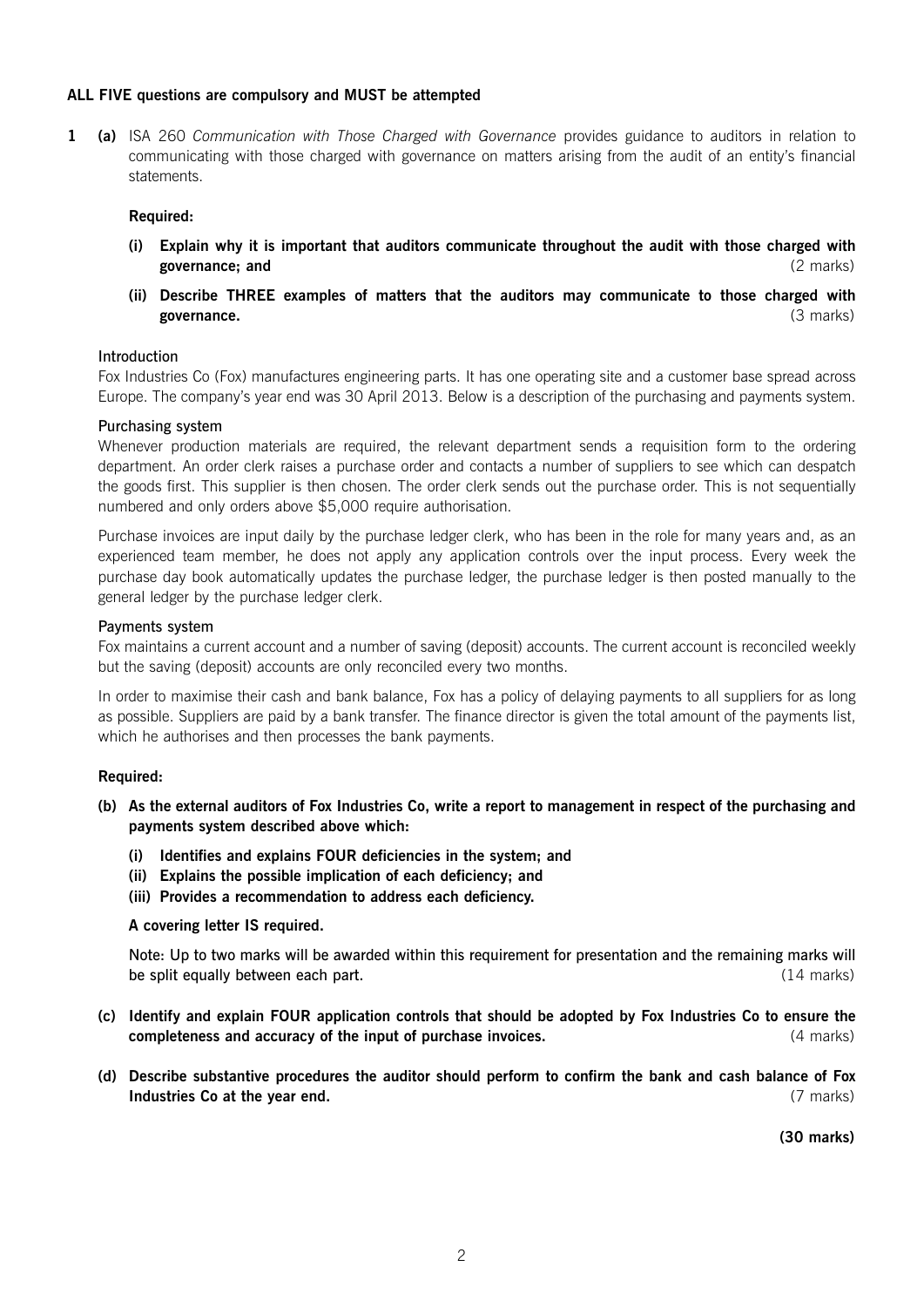**2 (a)** Compliance with the fundamental principles in ACCA's *Code of Ethics and Conduct* can be threatened in a number of ways.

#### **Required:**

**List the FIVE ethical threats to independence and objectivity and for EACH threat identify ONE example of a circumstance that may create the threat.** (5 marks)

- **(b) In accordance with ISA 570** *Going Concern***, explain the responsibilities of auditors and management regarding going concern.** (3 marks)
- **(c) Describe the content of an emphasis of matter paragraph.** (2 marks)

**(10 marks)**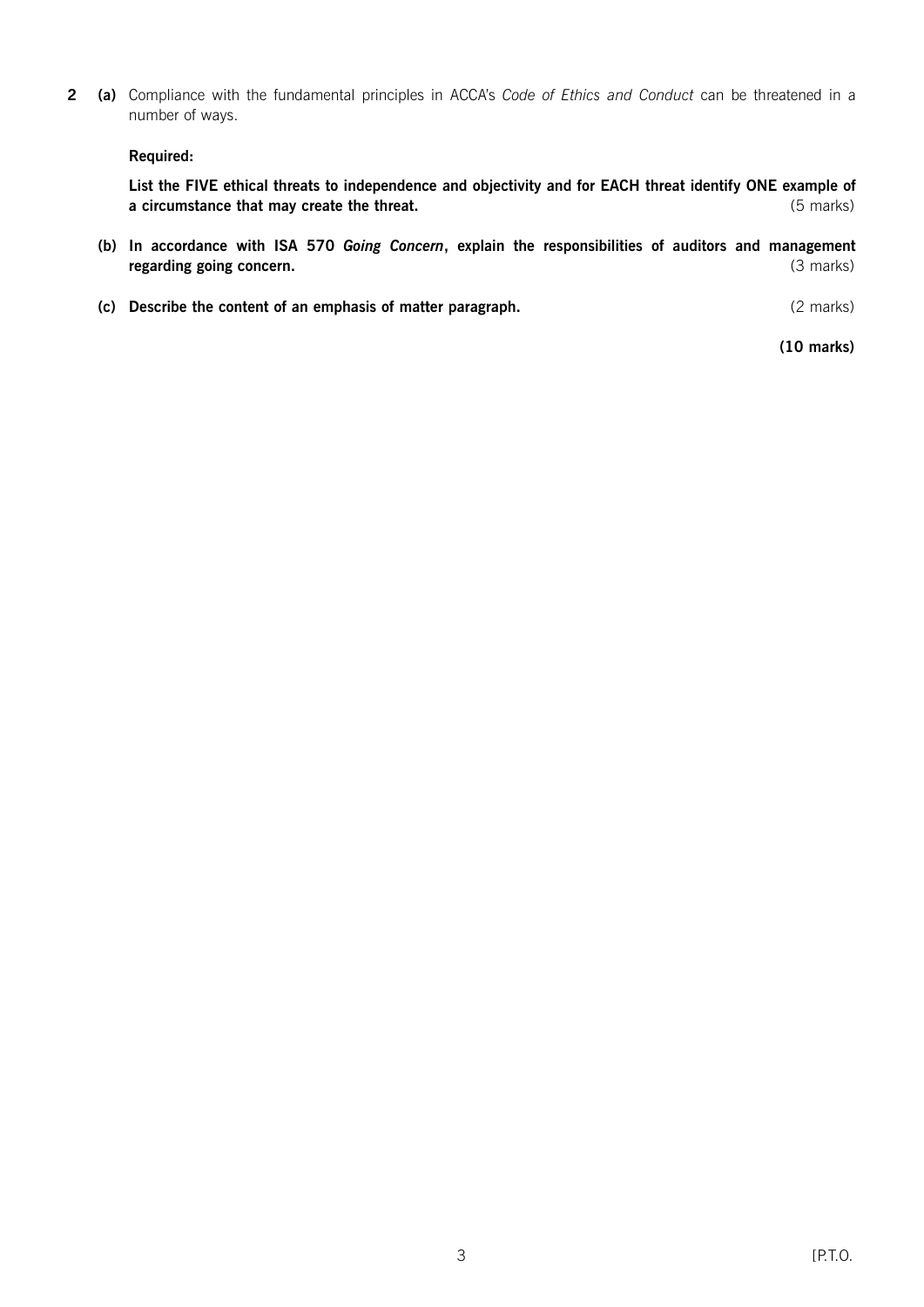# **3 (a) Explain the concepts of materiality and performance materiality in accordance with ISA 320** *Materiality in Planning and Performing an Audit***.** (5 marks)

**(b)** You are the audit senior of Rhino & Co and you are planning the audit of Kangaroo Construction Co (Kangaroo) for the year ended 31 March 2013. Kangaroo specialises in building houses and provides a five-year building warranty to its customers. Your audit manager has held a planning meeting with the finance director. He has provided you with the following notes of his meeting and financial statement extracts:

Kangaroo has had a difficult year; house prices have fallen and, as a result, revenue has dropped. In order to address this, management has offered significantly extended credit terms to their customers. However, demand has fallen such that there are still some completed houses in inventory where the selling price may be below cost. During the year, whilst calculating depreciation, the directors extended the useful lives of plant and machinery from three years to five years. This reduced the annual depreciation charge.

The directors need to meet a target profit before interest and taxation of \$0·5 million in order to be paid their annual bonus. In addition, to try and improve profits, Kangaroo changed their main material supplier to a cheaper alternative. This has resulted in some customers claiming on their building warranties for extensive repairs. To help with operating cash flow, the directors borrowed \$1 million from the bank during the year. This is due for repayment at the end of 2013.

#### Financial statement extracts for year ended 31 March

|                                     | <b>DRAFT</b><br>2013<br>\$m\$ | <b>ACTUAL</b><br>2012<br>\$m |
|-------------------------------------|-------------------------------|------------------------------|
| Revenue                             | 12.5                          | 15·0                         |
| Cost of sales                       | (7.0)                         | (8.0)                        |
| Gross profit<br>Operating expenses  | 5.5<br>(5.0)                  | 7·0<br>(5.1)                 |
| Profit before interest and taxation | 0.5                           | 1.9                          |
| Inventory                           | 1.9                           | 1.4                          |
| Receivables                         | $3 \cdot 1$                   | 2.0                          |
| Cash                                | 0.8                           | 1.9                          |
| Trade payables                      | 1·6                           | 1·2                          |
| Loan                                | 1·0                           |                              |

#### **Required:**

**Using the information above:**

**(i) Calculate FIVE ratios, for BOTH years, which would assist the audit senior in planning the audit; and** (5 marks)

**(ii) Using the information provided and the ratios calculated, identify and describe FIVE audit risks and explain the auditor's response to each risk in planning the audit of Kangaroo Construction Co.**

(10 marks)

**(20 marks)**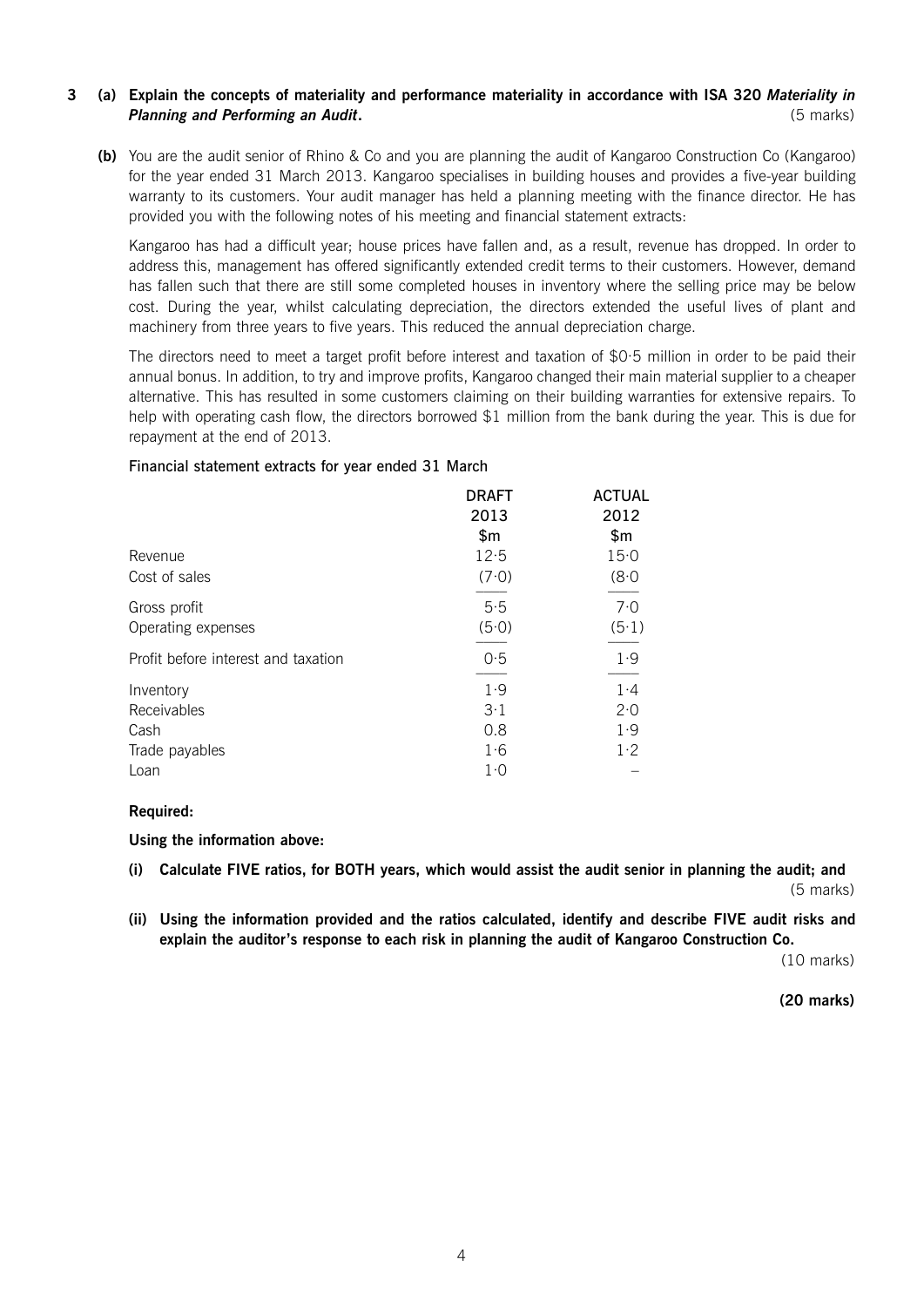# **4 (a) (i) Describe FIVE types of procedures for obtaining audit evidence; and**

**(ii) For each procedure, describe an example relevant to the audit of property, plant and equipment.**

Note: The total marks will be split equally between each part. (10 marks) (10 marks)

Bush-Baby Hotels Co operates a chain of 18 hotels located across the country. Each hotel has bedrooms, a restaurant and leisure club facilities. Most visitors to the restaurant and leisure club are hotel guests; however, these facilities are open to the public as well. Hotel guests generally charge any costs to their room but other visitors must make payment directly to the hotel staff.

During the year, senior management noticed an increased level of cash discrepancies and inventory discrepancies, and they suspect that some employees have been stealing cash and goods from the hotels. They are keen to prevent this from reoccurring and are considering establishing an internal audit department to undertake a fraud investigation.

#### **Required:**

- **(b) Explain how the new internal audit department of Bush-Baby Hotels Co could assist the directors in preventing and detecting fraud and error.** (3 marks)
- **(c) Describe the limitations of Bush-Baby Hotels Co establishing and maintaining an internal audit department.** (2 marks)

The directors would like the internal audit department to have as broad a role as possible, as this will make the decision to recruit an internal audit department more cost effective.

#### **Required:**

**(d) Describe additional functions, other than fraud investigations, the directors of Bush-Baby Hotels Co could ask the internal audit department to undertake.** (5 marks)

# **(20 marks)**